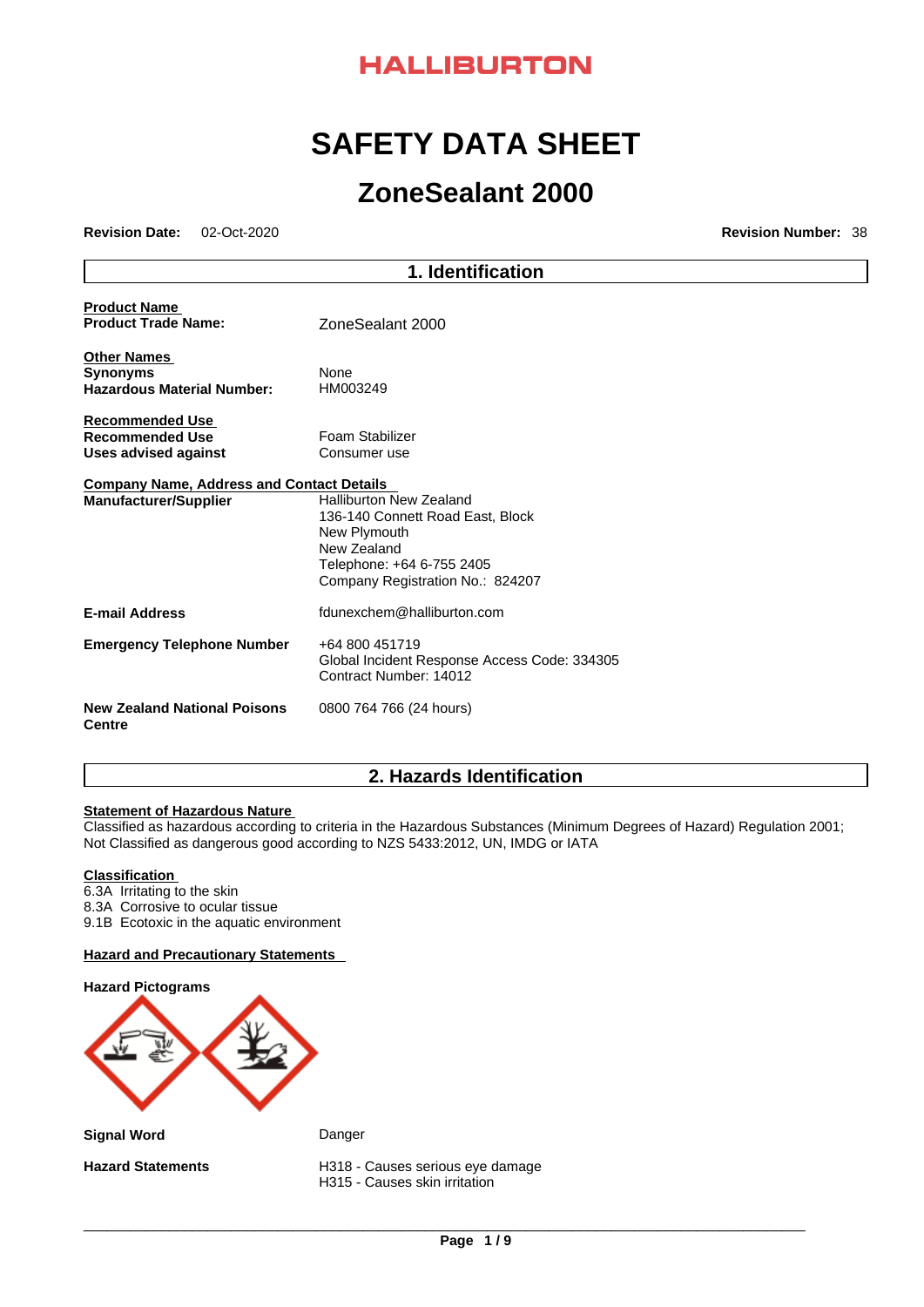**Precautionary Statements**

| <b>Prevention</b> | P101 - If medical advice is needed, have product container or label at hand       |
|-------------------|-----------------------------------------------------------------------------------|
|                   | P <sub>102</sub> - Keep out of reach of children                                  |
|                   | P <sub>103</sub> - Read label before use                                          |
|                   | P104 - Read Safety Data Sheet before use.                                         |
|                   | P264 - Wash face, hands and any exposed skin thoroughly after handling            |
|                   | P280 - Wear protective gloves/eye protection/face protection                      |
| Response          | P302 + P352 - IF ON SKIN: Wash with plenty of water.                              |
|                   | P332 + P313 - If skin irritation occurs: Get medical advice/attention             |
|                   | P362 + P364 - Take off contaminated clothing and wash before reuse                |
|                   | P305 + P351 + P338 - IF IN EYES: Rinse cautiously with water for several minutes. |
|                   | Remove contact lenses, if present and easy to do. Continue rinsing                |
|                   | P310 - Immediately call a POISON CENTER or doctor/physician                       |
|                   | P391 - Collect spillage                                                           |
| <b>Storage</b>    | None                                                                              |
| <b>Disposal</b>   | P501 - Dispose of contents/container to an approved incineration plant            |

\_\_\_\_\_\_\_\_\_\_\_\_\_\_\_\_\_\_\_\_\_\_\_\_\_\_\_\_\_\_\_\_\_\_\_\_\_\_\_\_\_\_\_\_\_\_\_\_\_\_\_\_\_\_\_\_\_\_\_\_\_\_\_\_\_\_\_\_\_\_\_\_\_\_\_\_\_\_\_\_\_\_\_\_\_\_\_\_\_\_\_\_\_

H411 - Toxic to aquatic life with long lasting effects

**Contains Substances CAS Number Substance HSNO** Classification Polyethylene glycol (C6-C10) alkyl ether, sulfate ammonium salt 68037-05-8 6.3A 8.3A 9.1C Isopropanol 3.1B 6.1E (oral) 6.3B 6.4A

### **2.3. Other Hazards**

This mixture contains no substance considered to be persistent, bioaccumulating nor toxic (PBT). This mixture contains no substance considered to be very persistent nor very bioaccumulating (vPvB).

### **3. Composition/Information on Ingredients**

| <b>Substances</b>                                                   | <b>CAS Number</b> | PERCENT (w/w) |
|---------------------------------------------------------------------|-------------------|---------------|
| Polyethylene glycol (C6-C10) alkyl ether, sulfate<br>lammonium salt | 68037-05-8        | $30 - 60\%$   |
| Isopropanol                                                         | 67-63-0           | 10%<br>$5 -$  |

## **4. First Aid Measures**

### **Requirements for First Aid or Medical Care**

| If inhaled, move victim to fresh air and seek medical attention.                         |
|------------------------------------------------------------------------------------------|
| In case of contact, immediately flush eyes with plenty of water for at least 30 minutes. |
| Remove contact lenses after the first 5 minutes and continue washing. Seek immediate     |
| medical attention/advice. Suitable emergency eye wash facility should be immediately     |
| available                                                                                |
| In case of contact, immediately flush skin with plenty of soap and water for at least 15 |
| minutes. Get medical attention.                                                          |
| Do NOT induce vomiting. Give nothing by mouth. Obtain immediate medical attention.       |
|                                                                                          |

### **Workplace Facilities Required** None

**Relation to Health Effect** 

**Most Important Symptoms/Effects**

Causes severe eye irritation which may damage tissue. Causes skin irritation. May be harmful if swallowed.

### **Medical Attention and Special Treatment**

**Notes to Physician** Treat symptomatically<br>  $\begin{picture}(180,140)(0,0) \put(0,0){\vector(180,140)(0,0){180}} \put(10,0){\vector(180,140)(0,0){180}} \put(10,0){\vector(180,140)(0,0){180}} \put(10,0){\vector(180,140)(0,0){180}} \put(10,0){\vector(180,140)(0,0){180}} \put(10,0){\vector(180,140)(0,0){180}} \put(10,0){\vector(180,140)(0$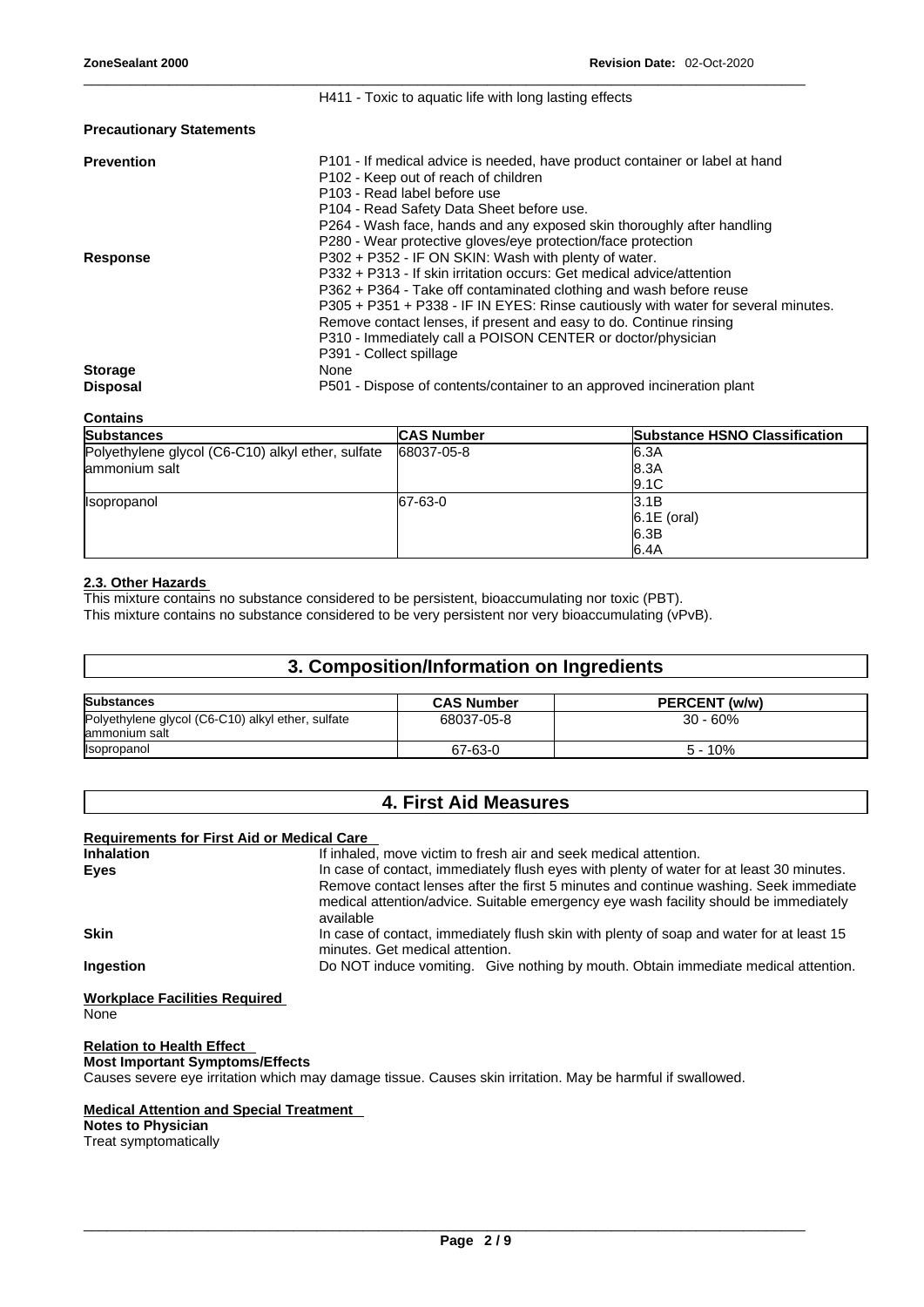# **5. Fire-fighting measures**

\_\_\_\_\_\_\_\_\_\_\_\_\_\_\_\_\_\_\_\_\_\_\_\_\_\_\_\_\_\_\_\_\_\_\_\_\_\_\_\_\_\_\_\_\_\_\_\_\_\_\_\_\_\_\_\_\_\_\_\_\_\_\_\_\_\_\_\_\_\_\_\_\_\_\_\_\_\_\_\_\_\_\_\_\_\_\_\_\_\_\_\_\_

### **Type of Hazard Flammability Hazard**

Non-flammable

### **5.1. Extinguishing media**

**Suitable Extinguishing Media** Water fog, carbon dioxide, foam, dry chemical. **Extinguishing media which must not be used for safety reasons** None known.

### **HAZCHEM Code**  Hazchem Code: None Allocated

### **Special Protective Equipment and Precautions for Fire Fighters**

**Special protective equipment for firefighters** Full protective clothing and approved self-contained breathing apparatus required for fire fighting personnel.

**Special exposure hazards in a fire**

Decomposition in fire may produce harmful gases.

### **6. Accidental Release Measures**

### **6.1. Personal precautions, protective equipment and emergency procedures**

Use appropriate protective equipment. Remove sources of ignition. Avoid contact with skin, eyes and clothing. Avoid breathing vapors. Ensure adequate ventilation.

See Section 8 for additional information.

### **6.2. Environmental precautions**

Prevent from entering sewers, waterways, or low areas.

### **6.3. Methods and material for containment and cleaning up**

Dike far ahead of liquid spill for later disposal. Soak up with inert absorbent material. Pick up and transfer to properly labeled containers.

### **6.4. Reference to other sections**

See Section 8 and 13 for additional information.

## **7. Handling and storage**

### **7.1. Precautions for safe handling**

### **Handling Precautions**

Use appropriate protective equipment. Avoid contact with eyes, skin, or clothing. Wash hands after use. Launder contaminated clothing before reuse. Avoid breathing vapors. Ensure adequate ventilation.

### **Handling Practices**

### **Hygiene Measures**

Handle in accordance with good industrial hygiene and safety practice.

### **Approved Handlers**

This product does NOT require an approved handler.

### **7.2. Conditions for safe storage, including any incompatibilities**

Store in a cool well ventilated area. Store away from oxidizers. Keep container closed when not in use. Store at temperatures between 50 and 100 F (10 and 37.8 C). Do not freeze. Product has a shelf life of 24 months.

**Product is incompatible with:** Class 1 (explosives) Class 2 (flammable gases, aerosols) Class 3.2 (liquid desensitised explosives) Class 4 (readily combustible, self-reactive, solid desensitised explosives, spontaneously combustible, dangerous when wet) Class 5 (oxidisers, organic peroxides)

### **Store Site Requirements**

No special controls required \_\_\_\_\_\_\_\_\_\_\_\_\_\_\_\_\_\_\_\_\_\_\_\_\_\_\_\_\_\_\_\_\_\_\_\_\_\_\_\_\_\_\_\_\_\_\_\_\_\_\_\_\_\_\_\_\_\_\_\_\_\_\_\_\_\_\_\_\_\_\_\_\_\_\_\_\_\_\_\_\_\_\_\_\_\_\_\_\_\_\_\_\_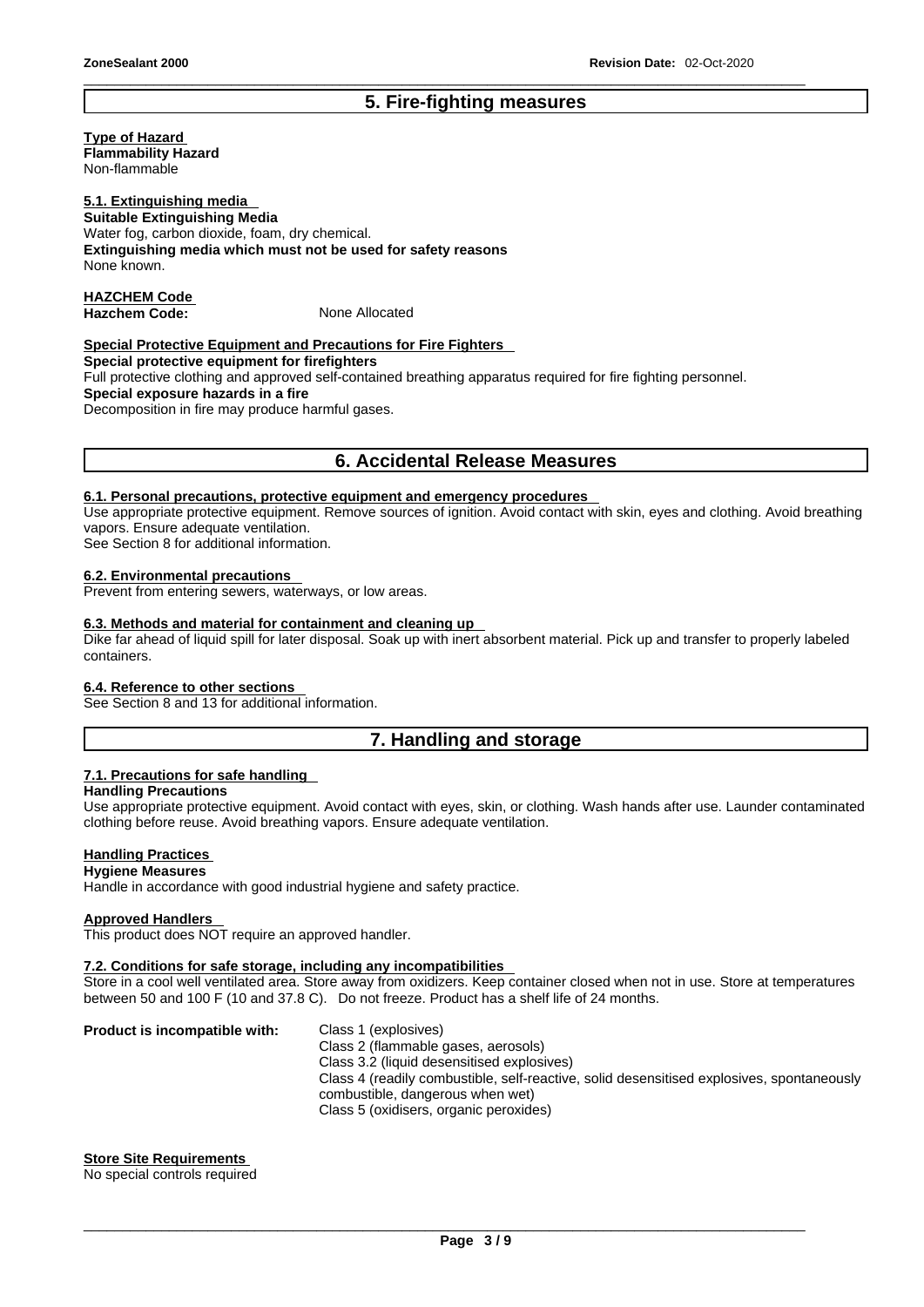### **Packaging**

No special packaging required

# **8. Exposure Controls/Personal Protection**

\_\_\_\_\_\_\_\_\_\_\_\_\_\_\_\_\_\_\_\_\_\_\_\_\_\_\_\_\_\_\_\_\_\_\_\_\_\_\_\_\_\_\_\_\_\_\_\_\_\_\_\_\_\_\_\_\_\_\_\_\_\_\_\_\_\_\_\_\_\_\_\_\_\_\_\_\_\_\_\_\_\_\_\_\_\_\_\_\_\_\_\_\_

### **Workplace Exposure Standards**

| <b>Exposure Limits</b>                     |                                                                                                                                                                            |                                                                                                |                      |  |  |  |  |
|--------------------------------------------|----------------------------------------------------------------------------------------------------------------------------------------------------------------------------|------------------------------------------------------------------------------------------------|----------------------|--|--|--|--|
| Substances                                 | <b>CAS Number</b>                                                                                                                                                          | <b>New Zealand WES</b>                                                                         | <b>ACGIH TLV-TWA</b> |  |  |  |  |
| Polyethylene glycol (C6-C10)               | 68037-05-8                                                                                                                                                                 | Not applicable                                                                                 | Not applicable       |  |  |  |  |
| alkyl ether, sulfate ammonium              |                                                                                                                                                                            |                                                                                                |                      |  |  |  |  |
| salt                                       |                                                                                                                                                                            |                                                                                                |                      |  |  |  |  |
| Isopropanol                                | 67-63-0                                                                                                                                                                    | TWA: 400 ppm                                                                                   | TWA: 200 ppm         |  |  |  |  |
|                                            |                                                                                                                                                                            | TWA: 983 mg/m $3$                                                                              | STEL: 400 ppm        |  |  |  |  |
|                                            |                                                                                                                                                                            | STEL: 500 ppm                                                                                  |                      |  |  |  |  |
|                                            |                                                                                                                                                                            | STEL: 1230 mg/m <sup>3</sup>                                                                   |                      |  |  |  |  |
|                                            |                                                                                                                                                                            |                                                                                                |                      |  |  |  |  |
| <b>Engineering Controls</b>                |                                                                                                                                                                            |                                                                                                |                      |  |  |  |  |
| <b>Engineering Controls</b>                |                                                                                                                                                                            | Use in a well ventilated area. Local exhaust ventilation should be used in areas without       |                      |  |  |  |  |
|                                            |                                                                                                                                                                            | good cross ventilation.                                                                        |                      |  |  |  |  |
|                                            |                                                                                                                                                                            |                                                                                                |                      |  |  |  |  |
| <b>Personal Protective Equipment (PPE)</b> |                                                                                                                                                                            |                                                                                                |                      |  |  |  |  |
| <b>Personal Protective Equipment</b>       |                                                                                                                                                                            | If engineering controls and work practices cannot prevent excessive exposures, the             |                      |  |  |  |  |
|                                            |                                                                                                                                                                            | selection and proper use of personal protective equipment should be determined by an           |                      |  |  |  |  |
|                                            |                                                                                                                                                                            | industrial hygienist or other qualified professional based on the specific application of this |                      |  |  |  |  |
|                                            | product.                                                                                                                                                                   |                                                                                                |                      |  |  |  |  |
| <b>Respiratory Protection</b>              | If engineering controls and work practices cannot keep exposure below occupational<br>exposure limits or if exposure is unknown, wear a NIOSH certified, European Standard |                                                                                                |                      |  |  |  |  |
|                                            |                                                                                                                                                                            |                                                                                                |                      |  |  |  |  |
|                                            |                                                                                                                                                                            | EN 149, AS/NZS 1715:2009, or equivalent respirator when using this product. Selection          |                      |  |  |  |  |
|                                            |                                                                                                                                                                            | of and instruction on using all personal protective equipment, including respirators,          |                      |  |  |  |  |
|                                            |                                                                                                                                                                            | should be performed by an Industrial Hygienist or other qualified professional. Organic        |                      |  |  |  |  |
|                                            | vapor respirator.                                                                                                                                                          |                                                                                                |                      |  |  |  |  |
|                                            |                                                                                                                                                                            | In high concentrations, supplied air respirator or a self-contained breathing apparatus.       |                      |  |  |  |  |
| <b>Hand Protection</b>                     |                                                                                                                                                                            | Impervious gloves Manufacturer's directions for use should be observed because of              |                      |  |  |  |  |
|                                            | great diversity of types.                                                                                                                                                  |                                                                                                |                      |  |  |  |  |
| <b>Skin Protection</b>                     | Rubber apron.                                                                                                                                                              |                                                                                                |                      |  |  |  |  |
| <b>Eye Protection</b>                      |                                                                                                                                                                            | Chemical goggles; also wear a face shield if splashing hazard exists.                          |                      |  |  |  |  |
| <b>Other Precautions</b>                   |                                                                                                                                                                            | Eyewash fountains and safety showers must be easily accessible.                                |                      |  |  |  |  |

**Hygiene Measures Handle** in accordance with good industrial hygiene and safety practice.

# **9. Physical and Chemical Properties**

### **9.1. Information on basic physical and chemical properties**

| <b>Physical State:</b><br>Liquid       | Color<br>Light yellow                           |
|----------------------------------------|-------------------------------------------------|
| Sweet<br>Odor:                         | <b>Odor Threshold:</b> No information available |
|                                        |                                                 |
| Property                               | Values                                          |
| Remarks/ - Method                      |                                                 |
| pH:                                    | $6.0 - 7.5$                                     |
| <b>Freezing Point / Range</b>          | No data available                               |
| <b>Melting Point / Range</b>           | No data available                               |
| <b>Pour Point / Range</b>              | No data available                               |
| <b>Boiling Point / Range</b>           | No data available                               |
| <b>Flash Point</b>                     | > 93.3 °C / > 200 °F (Closed cup)               |
| <b>Evaporation rate</b>                | No data available                               |
| <b>Vapor Pressure</b>                  | No data available                               |
| <b>Vapor Density</b>                   | No data available                               |
| <b>Specific Gravity</b>                | 1.06                                            |
| <b>Water Solubility</b>                | Soluble in water                                |
| Solubility in other solvents           | No data available                               |
| Partition coefficient: n-octanol/water | No data available                               |
| <b>Autoignition Temperature</b>        | No data available                               |
| <b>Decomposition Temperature</b>       | No data available                               |
| <b>Viscosity</b>                       | $<$ 1000 mPas @ 25°C                            |
| <b>Explosive Properties</b>            | No information available                        |
| <b>Oxidizing Properties</b>            | No information available                        |
|                                        |                                                 |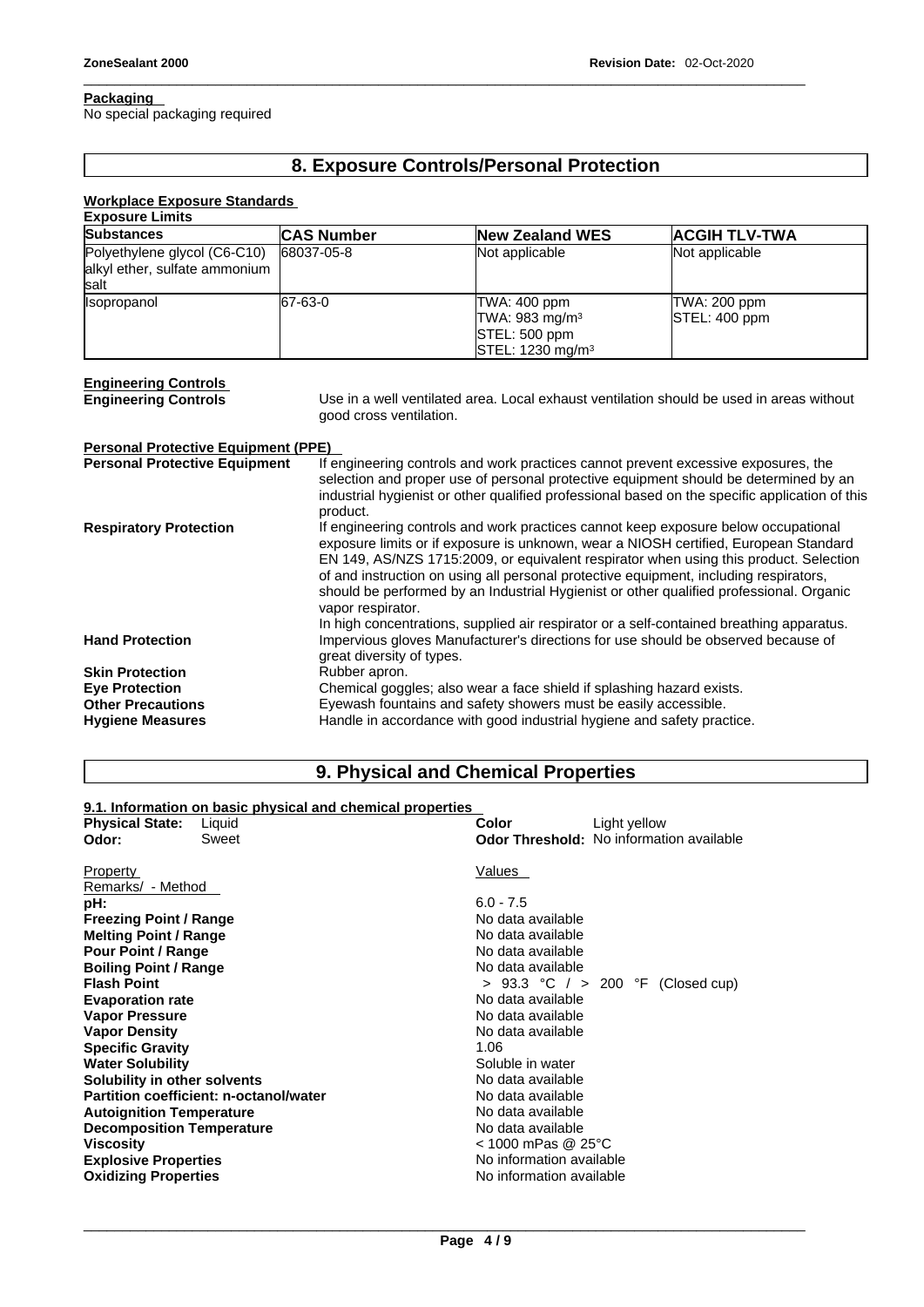### **9.2. Other information VOC Content (%)** No data available

\_\_\_\_\_\_\_\_\_\_\_\_\_\_\_\_\_\_\_\_\_\_\_\_\_\_\_\_\_\_\_\_\_\_\_\_\_\_\_\_\_\_\_\_\_\_\_\_\_\_\_\_\_\_\_\_\_\_\_\_\_\_\_\_\_\_\_\_\_\_\_\_\_\_\_\_\_\_\_\_\_\_\_\_\_\_\_\_\_\_\_\_\_

### **10. Stability and Reactivity**

# **10.2. Chemical stability Stable 10.4. Conditions to avoid**  Do not freeze **10.5. Incompatible materials** Strong oxidizers. **Product is incompatible with:** Class 1 (explosives) Class 2 (flammable gases, aerosols) Class 3.2 (liquid desensitised explosives) Class 4 (readily combustible, self-reactive, solid desensitised explosives, spontaneously combustible, dangerous when wet) Class 5 (oxidisers, organic peroxides) **10.6. Hazardous decomposition products**  Carbon monoxide and carbon dioxide. **Hazardous Reactions Hazardous Polymerization:** Will Not Occur **11. Toxicological Information**

### **Health Effect from Likely Routes of Exposure Acute Toxicity**

| <b>Inhalation</b>                      | May cause respiratory irritation.                                                                               |
|----------------------------------------|-----------------------------------------------------------------------------------------------------------------|
| <b>Eye Contact</b>                     | Causes severe eye irritation which may damage tissue.                                                           |
| <b>Skin Contact</b>                    | Causes moderate skin irritation.                                                                                |
| Ingestion                              | May be harmful if swallowed. May cause abdominal pain, vomiting, nausea, and<br>diarrhea.                       |
| <b>Chronic Effects/Carcinogenicity</b> | No data available to indicate product or components present at greater than 0.1% are<br>chronic health hazards. |

**Toxicity Data** 

### **Toxicology data for the components**

| <b>Substances</b>                                                     | <b>CAS Number</b>               | LD50 Oral                               | <b>LD50 Dermal</b>                         | <b>LC50 Inhalation</b>     |
|-----------------------------------------------------------------------|---------------------------------|-----------------------------------------|--------------------------------------------|----------------------------|
| Polyethylene glycol<br>(C6-C10) alkyl ether,<br>sulfate ammonium salt | 68037-05-8                      | 4100 mg/kg (Rat) (Similar<br>substance) | >5000 mg/kg (Rabbit (Similar<br>substance) | No data available          |
| <b>Isopropanol</b>                                                    | 167-63-0                        | 4700 mg/kg-bw (rat)                     | 12870 mg/kg-bw (rabbit)                    | 72.6 mg/L (Rat, 4h, vapor) |
|                                                                       |                                 |                                         |                                            |                            |
| <b>Substances</b>                                                     | <b>ICAS</b><br>la terra de la m | <b>Skin corrosion/irritation</b>        |                                            |                            |

| <u>wawutu ivvu</u>              | .             | ושומונו שטויטטיוסט וויסט                                       |
|---------------------------------|---------------|----------------------------------------------------------------|
|                                 | <b>Number</b> |                                                                |
| Polyethylene glycol             | 68037-05-8    | Causes moderate skin irritation. (Rabbit) (similar substances) |
| $(C6-C10)$ alkyl ether, sulfate |               |                                                                |
| lammonium salt                  |               |                                                                |
| <b>Isopropanol</b>              | 67-63-0       | <b>Non-irritating to the skin (Rabbit)</b>                     |
|                                 |               |                                                                |

| <b>Substances</b>                                                      | <b>ICAS</b><br><b>Number</b> | Serious eye damage/irritation                              |
|------------------------------------------------------------------------|------------------------------|------------------------------------------------------------|
| Polyethylene glycol<br>(C6-C10) alkyl ether, sulfate<br>lammonium salt | 68037-05-8                   | Causes severe eye irritation (Rabbit) (similar substances) |
| Isopropanol                                                            | 67-63-0                      | Causes moderate eye irritation (Rabbit)                    |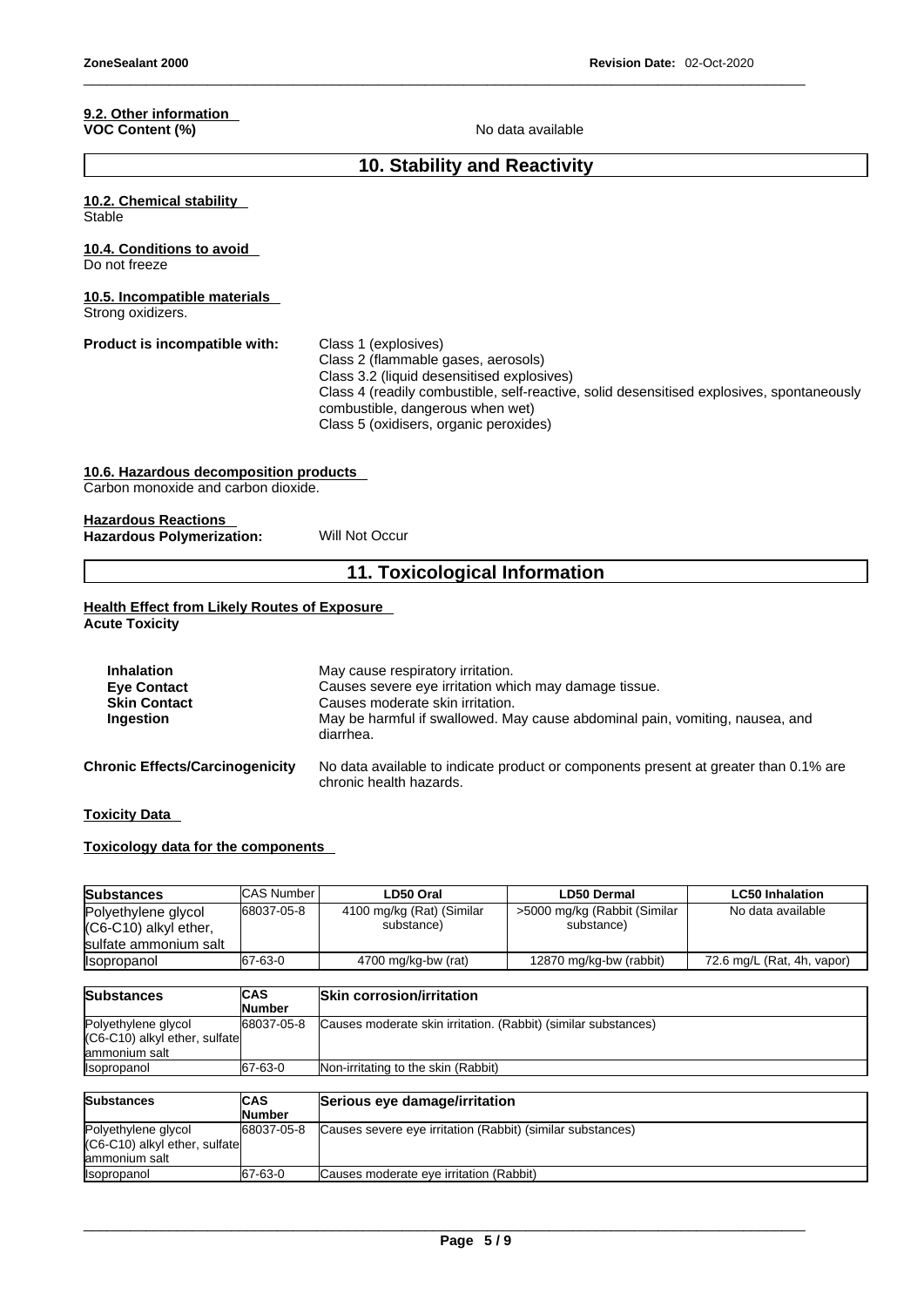| <b>Substances</b>                                                     | CAS<br>Number               | <b>Skin Sensitization</b>                                                                                             |  |  |  |
|-----------------------------------------------------------------------|-----------------------------|-----------------------------------------------------------------------------------------------------------------------|--|--|--|
| Polyethylene glycol<br>(C6-C10) alkyl ether, sulfate<br>ammonium salt | 68037-05-8                  | Did not cause sensitization on laboratory animals (guinea pig) (similar substances)                                   |  |  |  |
| Isopropanol                                                           | 67-63-0                     | Did not cause sensitization on laboratory animals (guinea pig)                                                        |  |  |  |
| <b>Substances</b>                                                     | CAS<br>Number               | <b>Respiratory Sensitization</b>                                                                                      |  |  |  |
| Polyethylene glycol<br>(C6-C10) alkyl ether, sulfate<br>ammonium salt | 68037-05-8                  | No information available                                                                                              |  |  |  |
| Isopropanol                                                           | 67-63-0                     | No information available                                                                                              |  |  |  |
| <b>Substances</b>                                                     | <b>CAS</b><br><b>Number</b> | <b>Mutagenic Effects</b>                                                                                              |  |  |  |
| Polyethylene glycol<br>(C6-C10) alkyl ether, sulfate<br>ammonium salt | 68037-05-8                  | In vitro tests did not show mutagenic effects In vivo tests did not show mutagenic effects. (similar<br>substances)   |  |  |  |
| Isopropanol                                                           | 67-63-0                     | In vitro tests did not show mutagenic effects. In vivo tests did not show mutagenic effects.                          |  |  |  |
| <b>Substances</b>                                                     | <b>CAS</b><br>Number        | <b>Carcinogenic Effects</b>                                                                                           |  |  |  |
| Polyethylene glycol<br>(C6-C10) alkyl ether, sulfate<br>ammonium salt | 68037-05-8                  | Did not show carcinogenic effects in animal experiments (similar substances)                                          |  |  |  |
| Isopropanol                                                           | 67-63-0                     | Did not show carcinogenic effects in animal experiments                                                               |  |  |  |
| <b>Substances</b>                                                     | <b>CAS</b><br>Number        | <b>Reproductive toxicity</b>                                                                                          |  |  |  |
| Polyethylene glycol<br>(C6-C10) alkyl ether, sulfate<br>ammonium salt | 68037-05-8                  | Did not show teratogenic effects in animal experiments. (similar substances)                                          |  |  |  |
| Isopropanol                                                           | 67-63-0                     | Animal testing did not show any effects on fertility.                                                                 |  |  |  |
| <b>Substances</b>                                                     | <b>CAS</b><br>Number        | <b>STOT - single exposure</b>                                                                                         |  |  |  |
| Polyethylene glycol<br>(C6-C10) alkyl ether, sulfate<br>ammonium salt | 68037-05-8                  | No significant toxicity observed in animal studies at concentration requiring classification. (similar<br>substances) |  |  |  |
| Isopropanol                                                           | 67-63-0                     | May cause headache, dizziness, and other central nervous system effects.                                              |  |  |  |
| <b>Substances</b>                                                     | <b>CAS</b><br>Number        | <b>STOT - repeated exposure</b>                                                                                       |  |  |  |
| Polyethylene glycol<br>(C6-C10) alkyl ether, sulfate<br>ammonium salt | 68037-05-8                  | No significant toxicity observed in animal studies at concentration requiring classification. (similar<br>substances) |  |  |  |
| Isopropanol                                                           | 67-63-0                     | No significant toxicity observed in animal studies at concentration requiring classification. (similar<br>substances) |  |  |  |
| <b>Substances</b>                                                     | CAS<br>Number               | <b>Aspiration hazard</b>                                                                                              |  |  |  |
| Polyethylene glycol<br>(C6-C10) alkyl ether, sulfate<br>ammonium salt | 68037-05-8                  | Not applicable                                                                                                        |  |  |  |

# **12. Ecological Information**

### **12.1. Toxicity**

### **Product Ecotoxicity Data**

Isopropanol 67-63-0 Not applicable

No data available

### **Substance Ecotoxicity Data**

| <b>Substances</b>     | <b>CAS Number  </b> | <b>Toxicity to Algae</b> | <b>Toxicity to Fish</b>                                                    | <b>Toxicity to</b>    | <b>Toxicity to</b>    |
|-----------------------|---------------------|--------------------------|----------------------------------------------------------------------------|-----------------------|-----------------------|
|                       |                     |                          |                                                                            | <b>Microorganisms</b> | Invertebrates         |
| Polyethylene glycol   | 68037-05-8          |                          | EC50 (72h) 73.52 mg/L   LC50 (96h) 1 - 2.5 mg/L   No information available |                       | EC50 (48h) 1.17 mg/L  |
| (C6-C10) alkyl ether, |                     | (Skeletonema costatum)   | (Salmo trutta) (similar                                                    |                       | (Daphnia magna)       |
| sulfate ammonium      |                     | ErC50 (72h) 32 mg/L      | substance)                                                                 |                       | (similar substance)   |
| <b>salt</b>           |                     | (Selenstrum              | LC50 (96h) 350 mg/L                                                        |                       | LC50 (96h) 232.5 mg/L |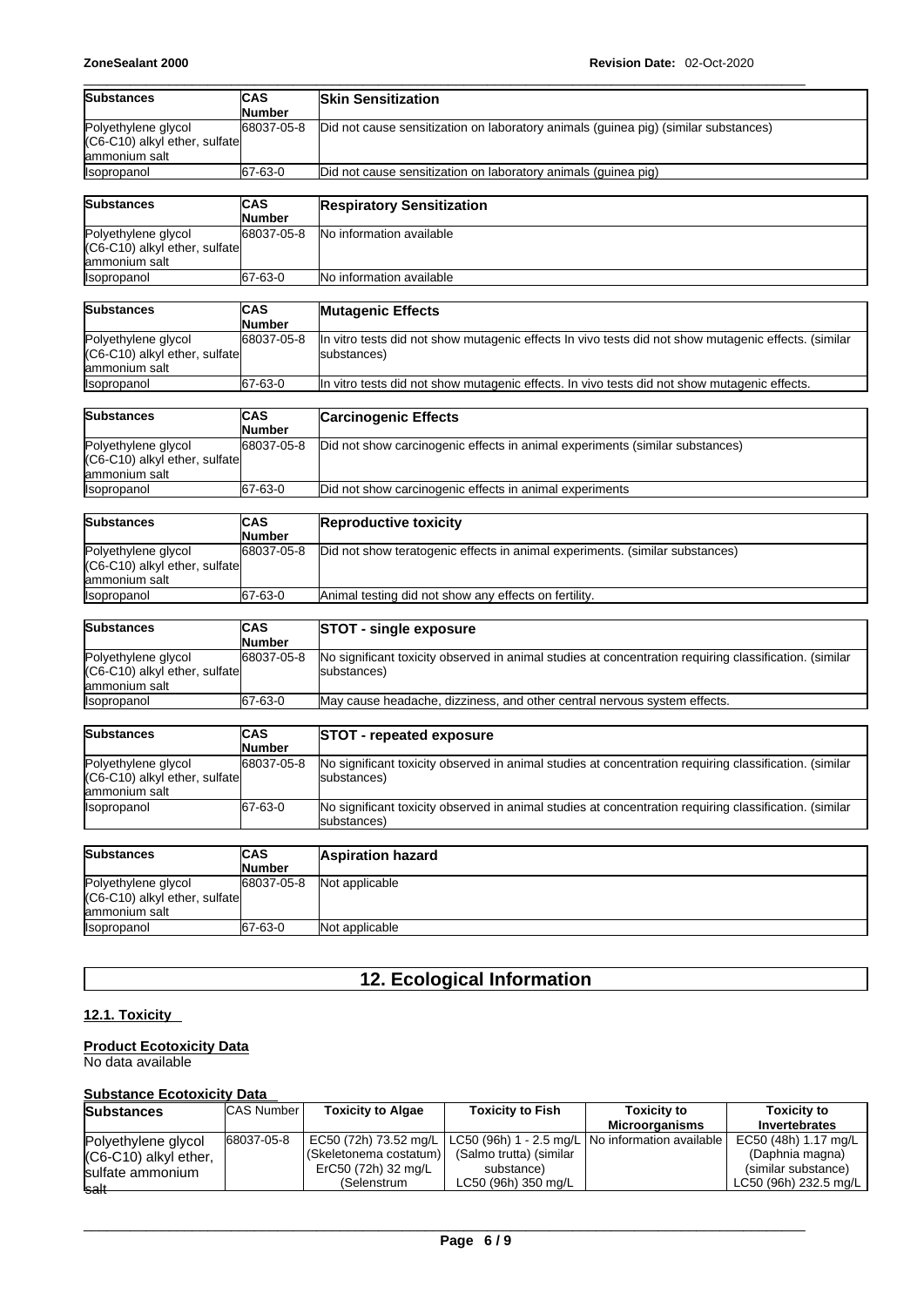|             |         | capriconutum) (similar<br>substance)<br>NOErC (72h) 9 mg/L<br>(Selenastrum                       | (Scophthalmus<br>maximus)<br>NOEC (30d) 0.88 mg/L<br>(Pimephales promelas)                    |                                            | (Acartia tonsa)<br>NOEC (21d) 0.37 mg/L<br>(Daphnia magna)<br>(similar substance)     |
|-------------|---------|--------------------------------------------------------------------------------------------------|-----------------------------------------------------------------------------------------------|--------------------------------------------|---------------------------------------------------------------------------------------|
|             |         | capricornutum)<br>NOEC (72h) 32 mg/L<br>(Skeletonema costatum)                                   | (similar substance)                                                                           |                                            |                                                                                       |
| Isopropanol | 67-63-0 | EC50 (72h) > 1000 mg/L<br>(Desmodesmus<br>subspicatus)<br>EC50 (7d) 1800 mg/L<br>(meanextinction | LC50 (96h) 9640 mg/L<br>(Pimephales promelas)<br>LC50 (7d) 7060 mg/L<br>(Poecilia reticulata) | TT (16h) 1050 mg/L<br>(Pseudomonas putida) | EC50 (48 h)=2285 mg/L<br>(Daphnia sp.)<br>EC50 (24h) > 10,000<br>mg/L (Daphnia magna) |
|             |         | value)(Scenedesmus<br>quadricauda)                                                               |                                                                                               |                                            |                                                                                       |

### **12.2. Persistence and degradability**

| <b>Substances</b>                                 | <b>ICAS Number</b> | <b>IPersistence and Degradability</b> |
|---------------------------------------------------|--------------------|---------------------------------------|
| Polyethylene glycol (C6-C10) alkyl ether, sulfate | 68037-05-8         | Readily biodegradable                 |
| lammonium salt                                    |                    |                                       |
| <b>Isopropanol</b>                                | 67-63-0            | Readily biodegradable (53% @ 5d)      |

### **12.3. Bioaccumulative potential**

| <b>Substances</b>                         | <b>CAS Number</b> | <b>Bioaccumulation</b> |
|-------------------------------------------|-------------------|------------------------|
| Polyethylene glycol (C6-C10) alkyl ether, | 68037-05-8        | Log Pow = $0.7$        |
| sulfate ammonium salt                     |                   |                        |
| <b>Isopropanol</b>                        | 67-63-0           | LogPow < 4.5           |

### **12.4. Mobility in soil**

| <b>Substances</b>                                                   | <b>CAS Number</b> | <b>Mobility</b>                  |
|---------------------------------------------------------------------|-------------------|----------------------------------|
| Polyethylene glycol (C6-C10) alkyl ether, sulfate<br>lammonium salt | 68037-05-8        | <b>No information available</b>  |
| <b>Isopropanol</b>                                                  | 67-63-0           | <b>INo information available</b> |

### **Ecotoxicity Hazard Statements**

Toxic to aquatic life

# **12.6. Other adverse effects**

# **Endocrine Disruptor Information**

This product does not contain any known or suspected endocrine disruptors

# **13. Disposal Considerations**

### **13.1. Waste treatment methods**

| Disposal methods              |  |
|-------------------------------|--|
| <b>Contaminated Packaging</b> |  |

Disposal should be made in accordance with federal, state, and local regulations. Follow all applicable national or local regulations.

# **14. Transport Information**

| NZ 5433.1999                       |                |  |
|------------------------------------|----------------|--|
| <b>UN Number</b>                   | Not restricted |  |
| UN proper shipping name:           | Not restricted |  |
| <b>Transport Hazard Class(es):</b> | Not applicable |  |
| <b>Packing Group:</b>              | Not applicable |  |
| <b>Environmental Hazards:</b>      | Not applicable |  |
| <b>IMDG/IMO</b>                    |                |  |
| <b>UN Number</b>                   | Not restricted |  |
| UN proper shipping name:           | Not restricted |  |
| <b>Transport Hazard Class(es):</b> | Not applicable |  |
| <b>Packing Group:</b>              | Not applicable |  |
| <b>Environmental Hazards:</b>      | Not applicable |  |
| <b>IATA/ICAO</b>                   |                |  |
| <b>UN Number</b>                   | Not restricted |  |
| UN proper shipping name:           | Not restricted |  |
| <b>Transport Hazard Class(es):</b> | Not applicable |  |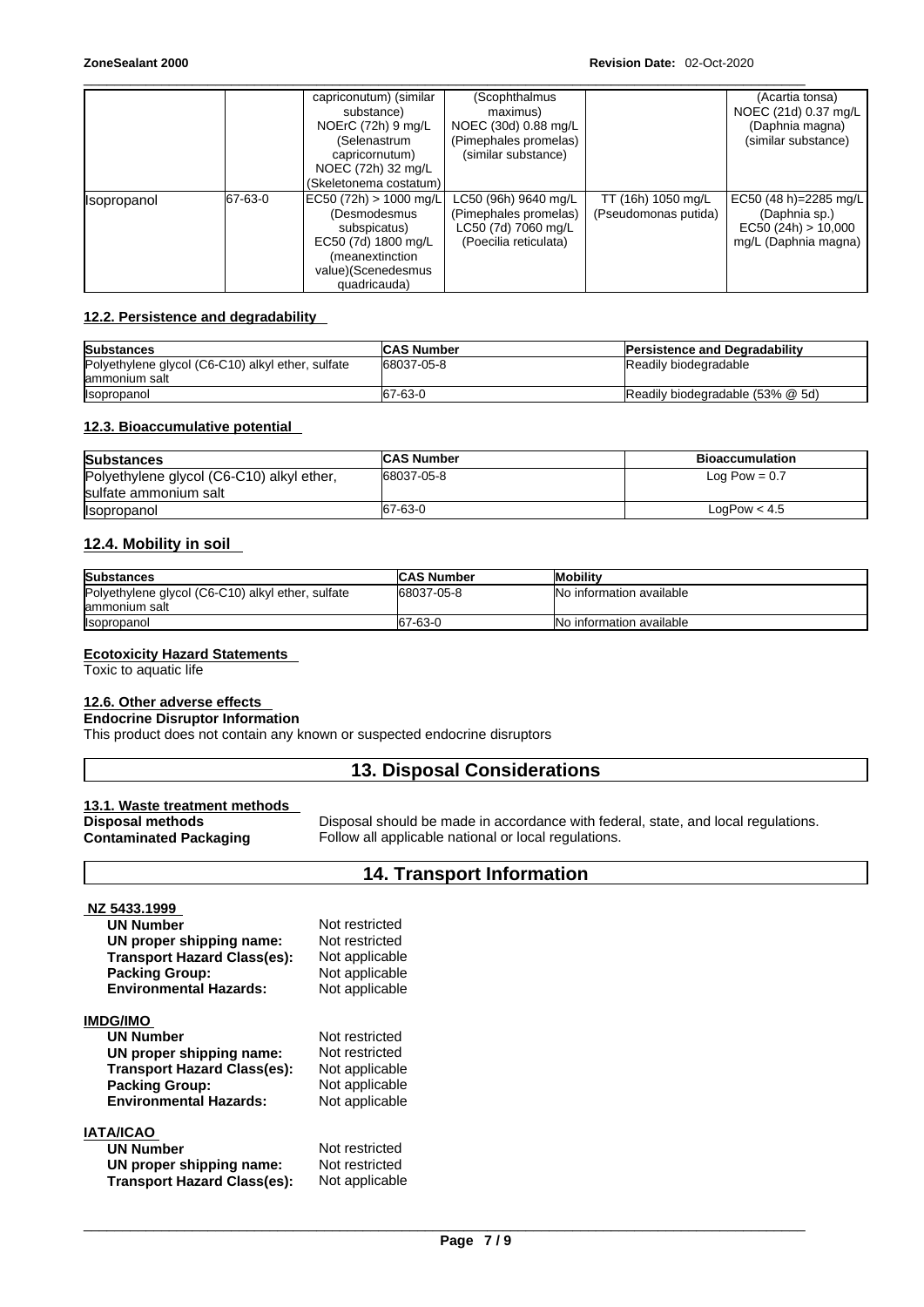\_\_\_\_\_\_\_\_\_\_\_\_\_\_\_\_\_\_\_\_\_\_\_\_\_\_\_\_\_\_\_\_\_\_\_\_\_\_\_\_\_\_\_\_\_\_\_\_\_\_\_\_\_\_\_\_\_\_\_\_\_\_\_\_\_\_\_\_\_\_\_\_\_\_\_\_\_\_\_\_\_\_\_\_\_\_\_\_\_\_\_\_\_

| <b>Packing Group:</b>         | Not applicable |  |
|-------------------------------|----------------|--|
| <b>Environmental Hazards:</b> | Not applicable |  |

### **Transport in bulk according to Annex II ofMARPOL 73/78 and the IBC Code** Not applicable **Special Precautions for User** None

|                                                                                                                                                                                                                                                                                                                                                                                                                                                                                                                                                                                                                   | 15. Regulatory Information                                                                                                                                                                                                                                                 |
|-------------------------------------------------------------------------------------------------------------------------------------------------------------------------------------------------------------------------------------------------------------------------------------------------------------------------------------------------------------------------------------------------------------------------------------------------------------------------------------------------------------------------------------------------------------------------------------------------------------------|----------------------------------------------------------------------------------------------------------------------------------------------------------------------------------------------------------------------------------------------------------------------------|
| New Zealand Inventory of<br><b>Chemicals</b>                                                                                                                                                                                                                                                                                                                                                                                                                                                                                                                                                                      | All components are listed on the NZIoC or are subject to a relevant exemption, permit, or<br>assessment certificate.                                                                                                                                                       |
| <b>HSNO Approval Number</b>                                                                                                                                                                                                                                                                                                                                                                                                                                                                                                                                                                                       | HSR002503                                                                                                                                                                                                                                                                  |
| <b>Group Name</b>                                                                                                                                                                                                                                                                                                                                                                                                                                                                                                                                                                                                 | Additives, Process Chemicals and Raw Materials (Subsidiary hazard HSR002503)                                                                                                                                                                                               |
| <b>HSNO Controls</b>                                                                                                                                                                                                                                                                                                                                                                                                                                                                                                                                                                                              | Refer to the NZ EPA website for more information: http://www.epa.govt.nz                                                                                                                                                                                                   |
| <b>Approved Handlers</b>                                                                                                                                                                                                                                                                                                                                                                                                                                                                                                                                                                                          | Not Applicable                                                                                                                                                                                                                                                             |
| <b>Poisons Schedule:</b>                                                                                                                                                                                                                                                                                                                                                                                                                                                                                                                                                                                          | None Allocated                                                                                                                                                                                                                                                             |
|                                                                                                                                                                                                                                                                                                                                                                                                                                                                                                                                                                                                                   | 16. Other information                                                                                                                                                                                                                                                      |
| <b>Additional information</b>                                                                                                                                                                                                                                                                                                                                                                                                                                                                                                                                                                                     | For additional information on the use of this product, contact your local Halliburton<br>representative.                                                                                                                                                                   |
|                                                                                                                                                                                                                                                                                                                                                                                                                                                                                                                                                                                                                   | For questions about the Safety Data Sheet for this or other Halliburton products, contact<br>Chemical Stewardship at 1-580-251-4335.                                                                                                                                       |
| LC50 - Lethal Concentration 50%<br>LD50 - Lethal Dose 50%<br>LL50 - Lethal Loading 50%<br>mg/kg - milligram/kilogram<br>mg/L - milligram/liter<br>NOEC - No Observed Effect Concentration<br>OEL - Occupational Exposure Limit<br>ppm - parts per million<br>TWA - Time-Weighted Average<br>VOC - Volatile Organic Carbon<br>C - Celsius<br>mg/m <sup>3</sup> - milligram/cubic meter<br>mm - millimeter<br>mmHg - millimeter mercury<br>w/w - weight/weight<br>d - day<br>Key literature references and sources for data<br>www.ChemADVISOR.com/<br>NZ CCID<br><b>HERA</b><br><b>OSHA</b><br><b>ECHA C&amp;L</b> | MARPOL - International Convention for the Prevention of Pollution from Ships<br>IATA/ICAO - International Air Transport Association / International Civil Aviation Organization<br>IMDG/IMO - International Maritime Dangerous Goods / International Maritime Organization |
| <b>Revision Date:</b><br><b>Revision Note</b><br>SDS sections updated:<br>2<br>5                                                                                                                                                                                                                                                                                                                                                                                                                                                                                                                                  | 02-Oct-2020                                                                                                                                                                                                                                                                |